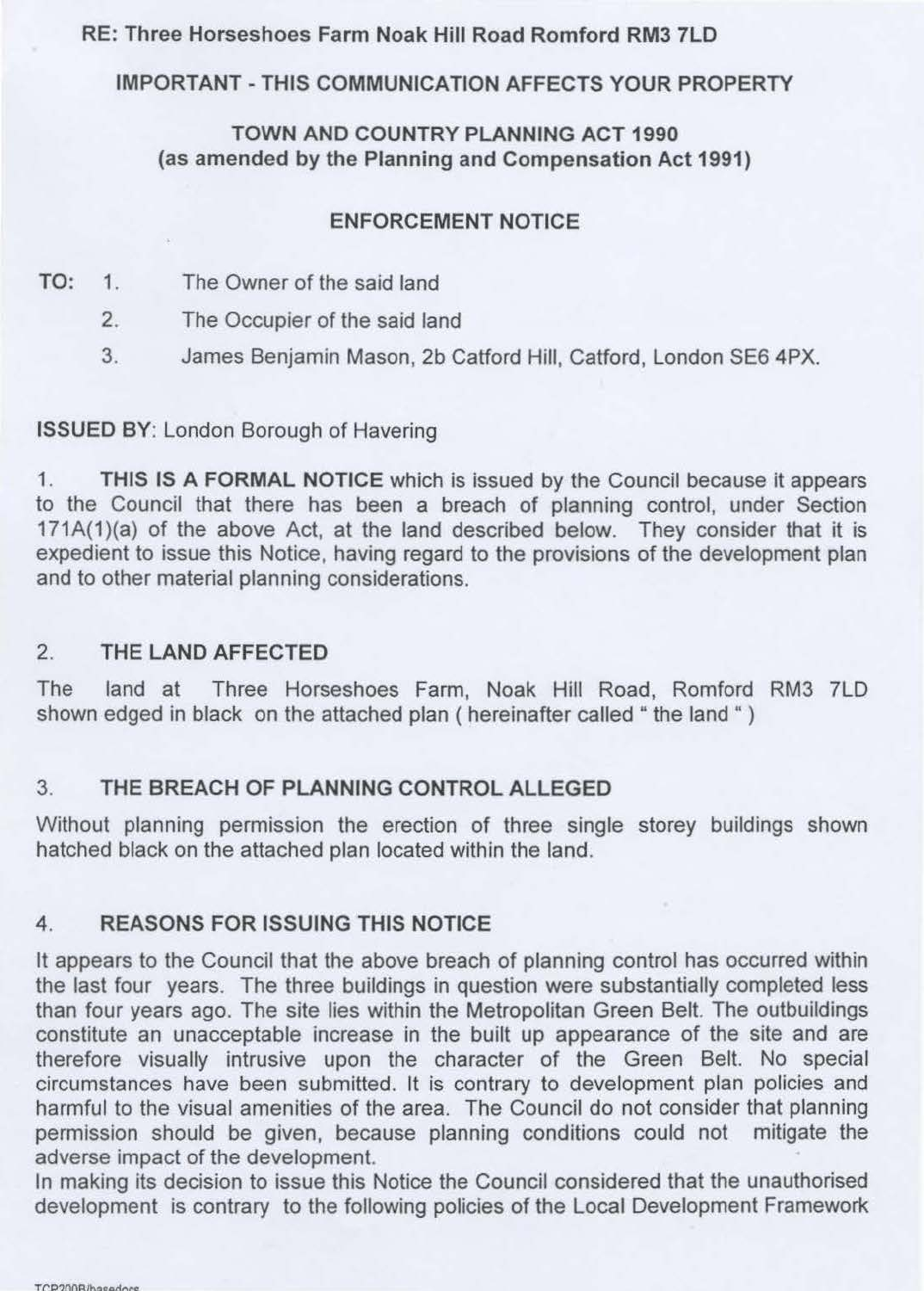: policies DC61 and DC45. This development, by reason of the loss of car parking spaces, could result in an overspill into the adjoining roads, to the detriment of highway safety and residential amenity, is contrary to policy DC33 of the Local Development Framework.

### 5. **WHAT YOU ARE REQUIRED TO DO**

(i) Remove the three single storey outbuildings shown within the area hatched black on the attached plan

Time for compliance: 6 months from the effective date of this notice

(ii) Remove from the land all machinery, installations, equipment, apparatus, materials and rubble brought onto the land in association with the unauthorised development and resulting from compliance with requirement (i) above

Time for compliance: 6 months from the date of this notice.

(iii) Restore the land shown hatched black on the attached plan to its condition before the breach by levelling the ground

Time for compliance: 6 months from the date of this notice.

#### 6. **WHEN THIS NOTICE TAKES EFFECT**

This Notice takes effect on 20<sup>th</sup> April 2009, unless an appeal is made against it beforehand.

Dated:  $\int_{\text{Borel}}^{\text{total}}$  //

Authorised Officer

on behalf of London Borough of Havering Town Hall Main Road Romford RM1 38D

#### **YOUR RIGHT OF APPEAL**

You can appeal against this Enforcement Notice to the Secretary of State by 20<sup>th</sup> April 2009. Further details are given on the information sheet from the planning Inspectorate which accompanies this Notice. The enclosed booklet "Enforcement Appeals - A guide to procedure" also sets out your rights.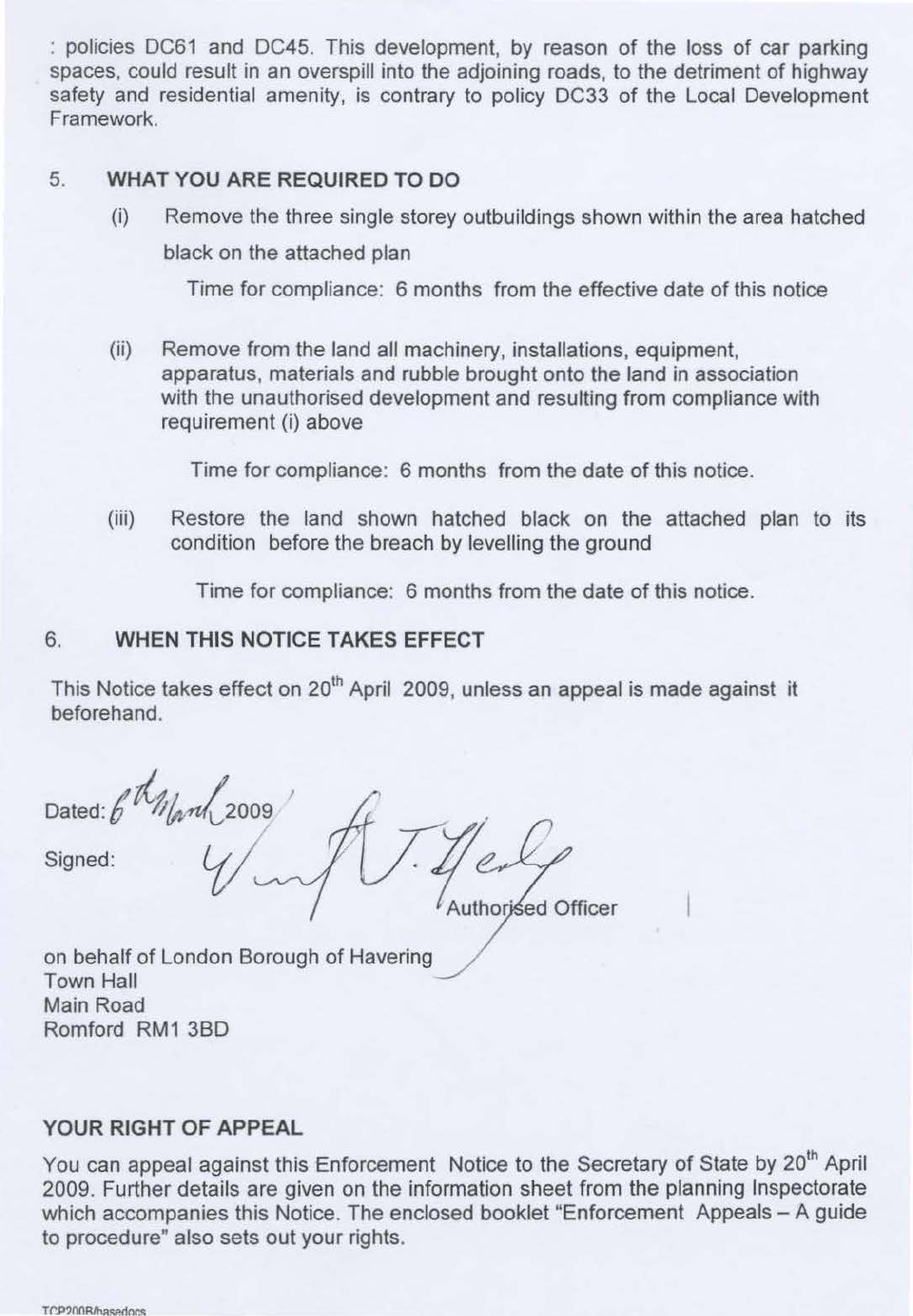#### WHAT HAPPENS IF YOU DO NOT APPEAL

If you do not appeal against this Enforcement Notice, it will take effect on 20<sup>th</sup> April 2009 and you must then ensure that the required steps for complying with it, for which you may be held responsible, are taken within the period specified in the Notice.

FAILURE TO COMPLY WITH AN ENFORCEMENT NOTICE WHICH HAS TAKEN EFFECT CAN RESULT IN PROSECUTION AND/OR REMEDIAL ACTION BY THE COUNCIL.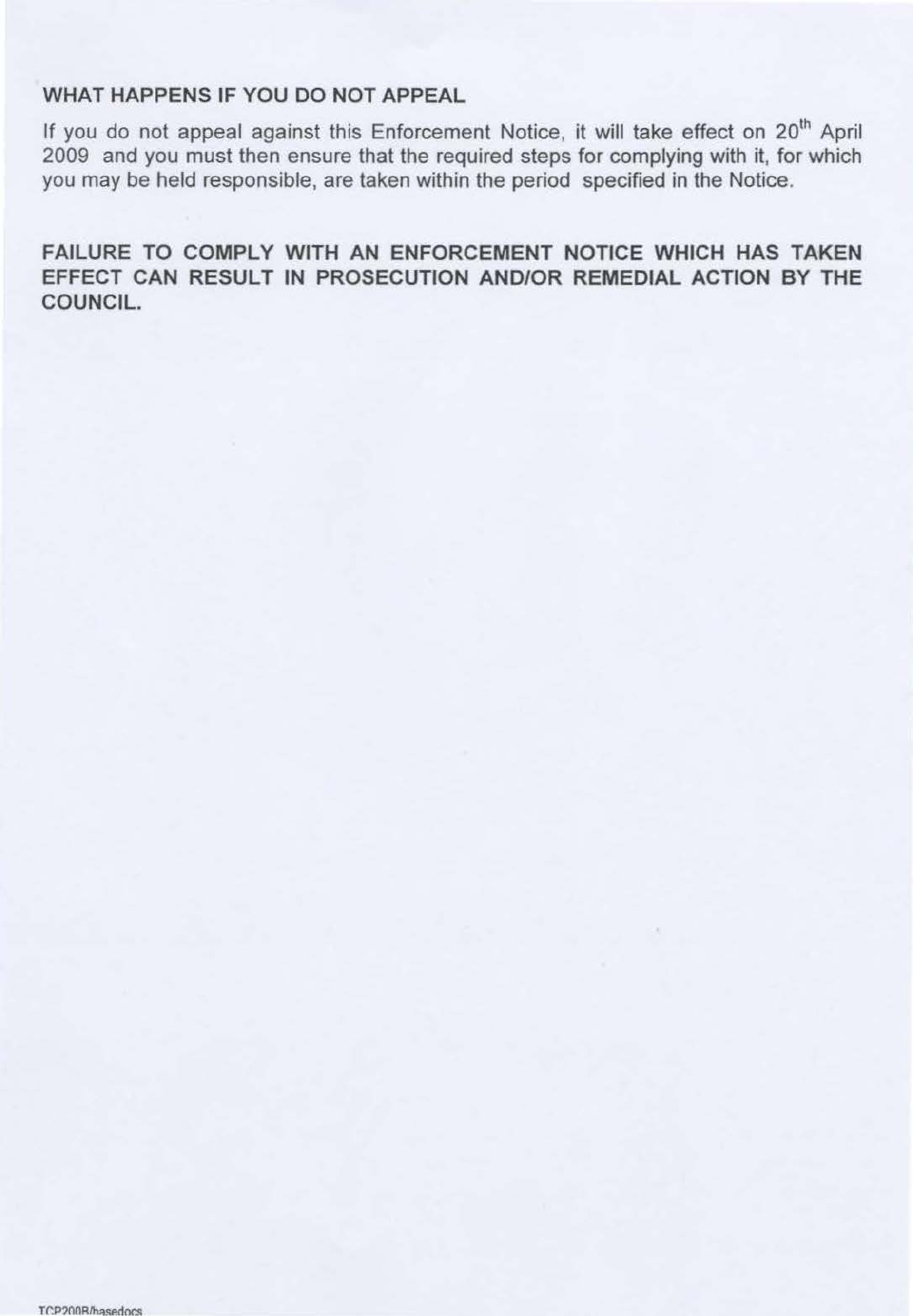#### **EXPLANATORY NOTES**

### **STATUTORY PROVISIONS**

A copy of Sections 171A, 171B and 172 to 177 of the Town and Country Planning Act 1990 (as amended) is enclosed with this Notice.

## **YOUR RIGHT OF APPEAL**

You can appeal against this Notice, but any appeal must be in writing and received, or posted (with the postage paid and properly addressed) in time to be received in the ordinary course of the post, by the Secretary of State before 20<sup>th</sup> April 2009.

If you intend to appeal this Notice you should follow instructions given on the information sheet from the Planning Inspectorate which accompanies this Notice.

#### **GROUNDS OF APPEAL**

Under section 174 of the Town and Country Planning Act 1990 (as amended) you may appeal on one or more of the following grounds :-

- (a) that, in respect of any breach of planning control which may be constituted by the matters stated in the notice, planning permission ought to be granted or, as the case may be, the condition or limitation concerned ought to be discharged;
- (b) that those matters have not occurred;
- (c) that those matters (if they occurred) do not constitute a breach of planning control;
- (d) that, at the date when the notice was issued, no enforcement action could be taken in respect of any breach of planning control which may be constituted by those matters;
- (e) that copies of the enforcement notice were not served as required by section 172;
- (f) that the steps required by the notice to be taken, or the activities required by the notice to cease, exceed what is necessary to remedy any breach of planning control which may be constituted by those matters or, as the case may be, to remedy any injury to amenity which has been caused by any such breach;
- (g) that any period specified in the notice in accordance with section 173(9) falls short of what should reasonably be allowed.

Not all these grounds may be relevant to you.

### **PLANNING APPLICATION** FEE

Should wish to appeal on ground (a) - that planning permission should be granted for the unauthorised development - then a fee of £670 is payable both to the Secretary of State and to the Council, making the total fees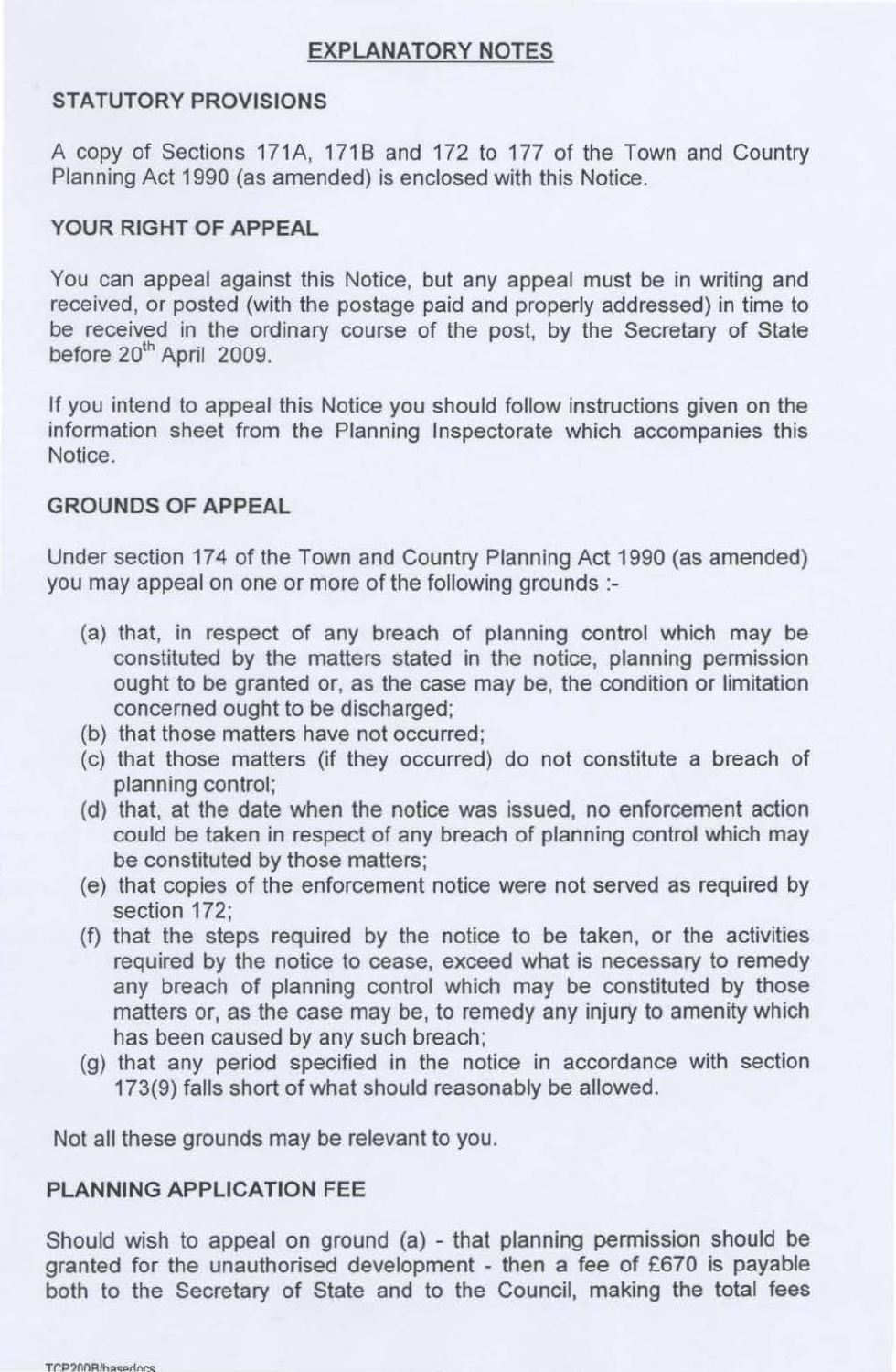payable £1340. If the fees are not paid then that ground of appeal will not be valid.

## **STATEMENT ON GROUNDS OF APPEAL**

You must submit to the Secretary of State, either when giving notice of appeal or within 14 days from the date on which the Secretary of State sends a notice so requiring , a statement in writing specifying the grounds on which you are appealing against the enforcement notice and stating briefly the facts on which you propose to rely in support of each of those grounds.

### **RECIPIENTS OF THE ENFORCEMENT NOTICE**

The names and addresses of all the persons on whom the Enforcement Notice has been served are:

- TO: 1. The Owner of the said land
	- 2. The Occupier of the said land
	- 3. James Benjamin Mason, 2b Catford Hill, Catford, London SE6 **4PX.**